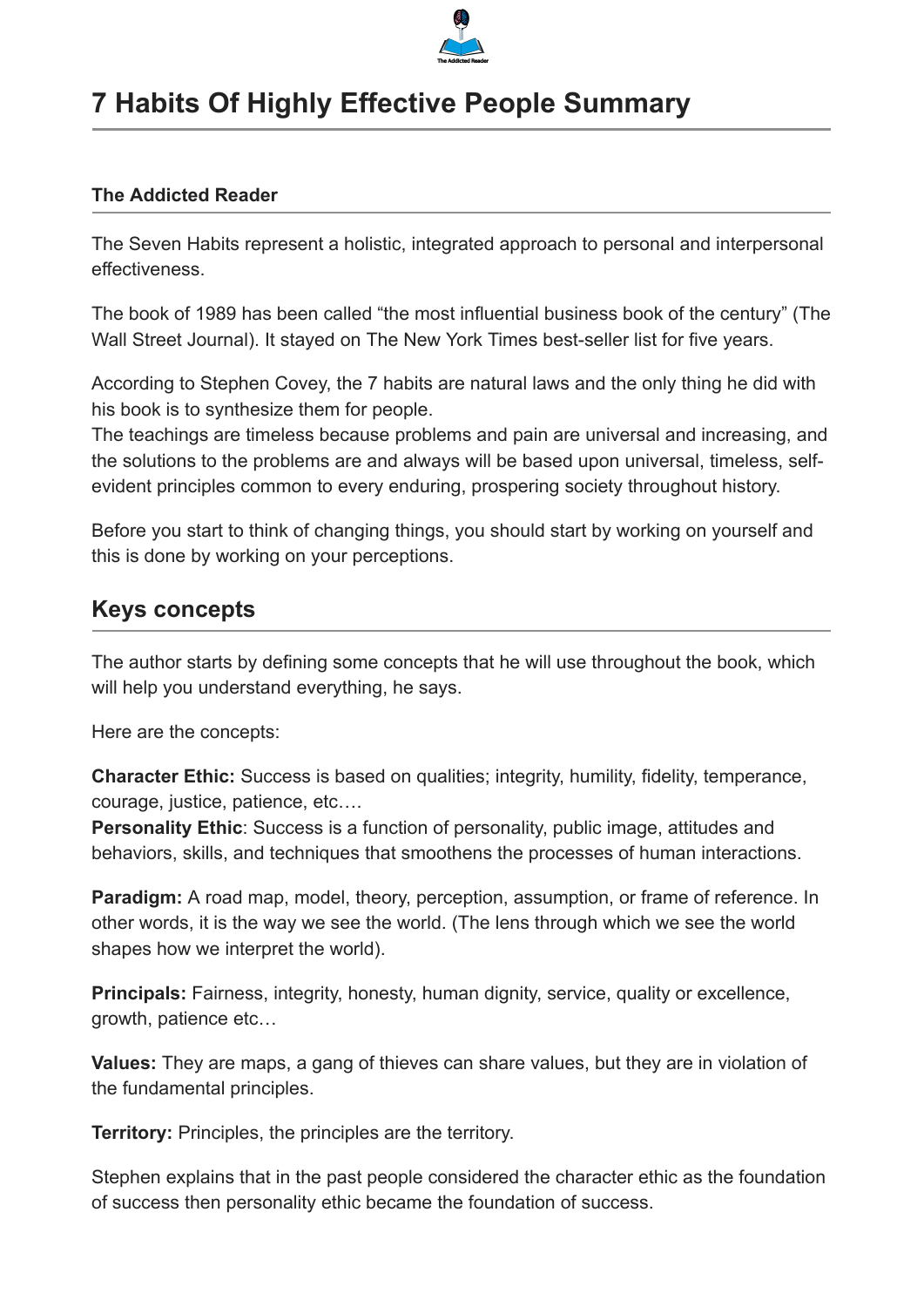The Character Ethic and the Personality Ethic are social paradigms.

Character Ethic taught that there are basic principles of effective living and that people can only experience true success and enduring happiness as they learn and integrate these principles into their basic character.

Personality Ethic essentially took two paths: one was human and public relations techniques and the other was positive mental attitude.

According to Stephen Covey, you need to work on your Character Ethic first, and then your Personality Ethic.

Additionally, he says "You can't be successful in the long run if your character is fundamentally flawed, marked by duplicity and insincerity."

What we ARE communicate far more eloquently than anything we could SAY or DO.

There are people we trust absolutely because we know their character. Before you understand the seven habits you need to understand your own "paradigms" and how to make a "paradigm shift".

If you have the right paradigm or the right map, then your character and personality can help you overcome challenges.

On the other hand, if you have the wrong paradigm or map, you will reach nowhere even if you work on your behavior or attitude.

Each of us has many, many maps in our head, which can be divided into two main categories: maps of the way things are, or *realities*, and the maps of the way things should be or *values*.

We interpret everything we experience through these mental maps. We seldom question their accuracy; we're usually even unaware that we have them.

Moreover, we simply assume that the way we see things is the way they really are or the way they should be.

And our attitudes and behaviors grow out of those assumptions.

The way we see things is the source of the way we think and the way we act.

The influences in our lives, family, school, church, work environment, friends, associates, and current social paradigms such as the Personality Ethic, all have made their silent unconscious impact on us and help shape our frame of reference, our paradigms, our maps.

In addition, we all have different maps, because of the way we were grown up, as objective and clearly, we think we see things, we begin to realize that others see them differently.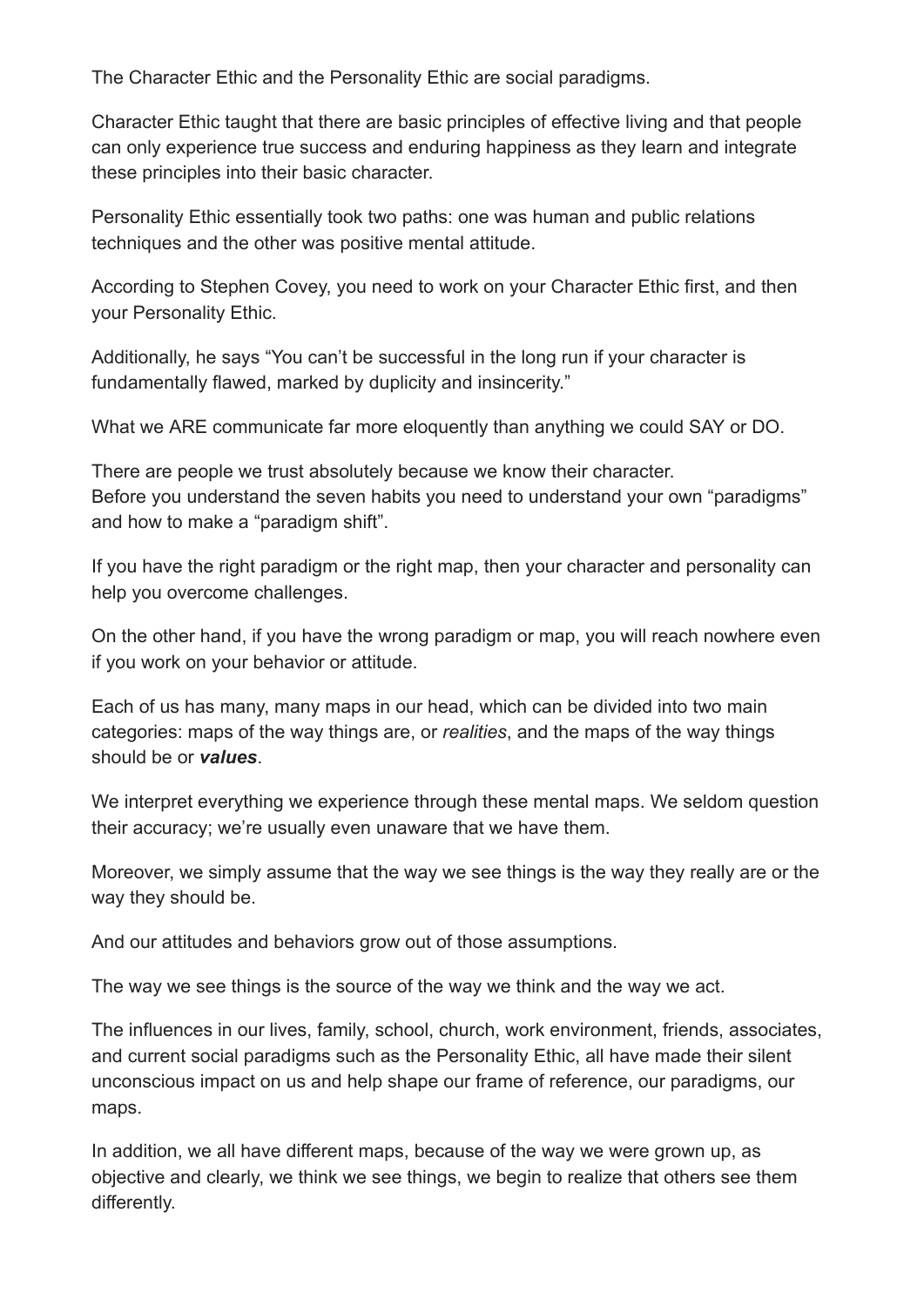They see things from their own apparently equally clear and objective point of view.

"Where we stand depends on where we sit".

The more aware we are of our paradigms, maps, or assumptions, and the extent to which we have been influenced by our experience, the more we can take responsibility for those paradigms, examine them, test them against reality, listen to others and be open to their perceptions, we thus gain a larger picture and far a more objective view.

Also, if we want to succeed we have to work on our paradigm, work on the root from which our attitudes and behaviors flow.

We need a deeper level of thinking, a paradigm based on the **principles** that accurately describe the **territory** of the effective human being, and interacting to solve deep concerns, the new level of thinking is the 7 habits.

# **The Approach**

The 7 habits is a principle-centered, character-based, "inside out" approach to personal and interpersonal effectiveness.

"Inside-out" means to start first with self; even more fundamentally, to start with the most inside part of self—with your paradigms, your character, and your motives.

The inside-out approach says that private victories precede public victories, that making and keeping promises to ourselves precedes making promises to others. In addition, it says it is futile to put personality ahead of character, to try to improve relationships with others before improving ourselves.

Before going over the 7 habits we must define a habit.

A habit is the intersection of knowledge, skill and desire.

Knowledge is the theoretical paradigm, the what to do and the why. Skill is the how to do. And desire is the motivation, the want to do.

In order to make something a habit in our lives, we have to have all three.

However, changing a habit is sometimes a painful process.

Your change must be motivated by a higher purpose, by the willingness to subordinate what you think you want now for what you want later. But this process produces happiness, "the object and design of our existence."

Happiness can be defined, in part at least, as the fruit of the desire and ability to sacrifice what we want now for what we want eventually.

The Seven Habits provide an incremental, sequential, highly integrated approach to the development of personal and interpersonal effectiveness.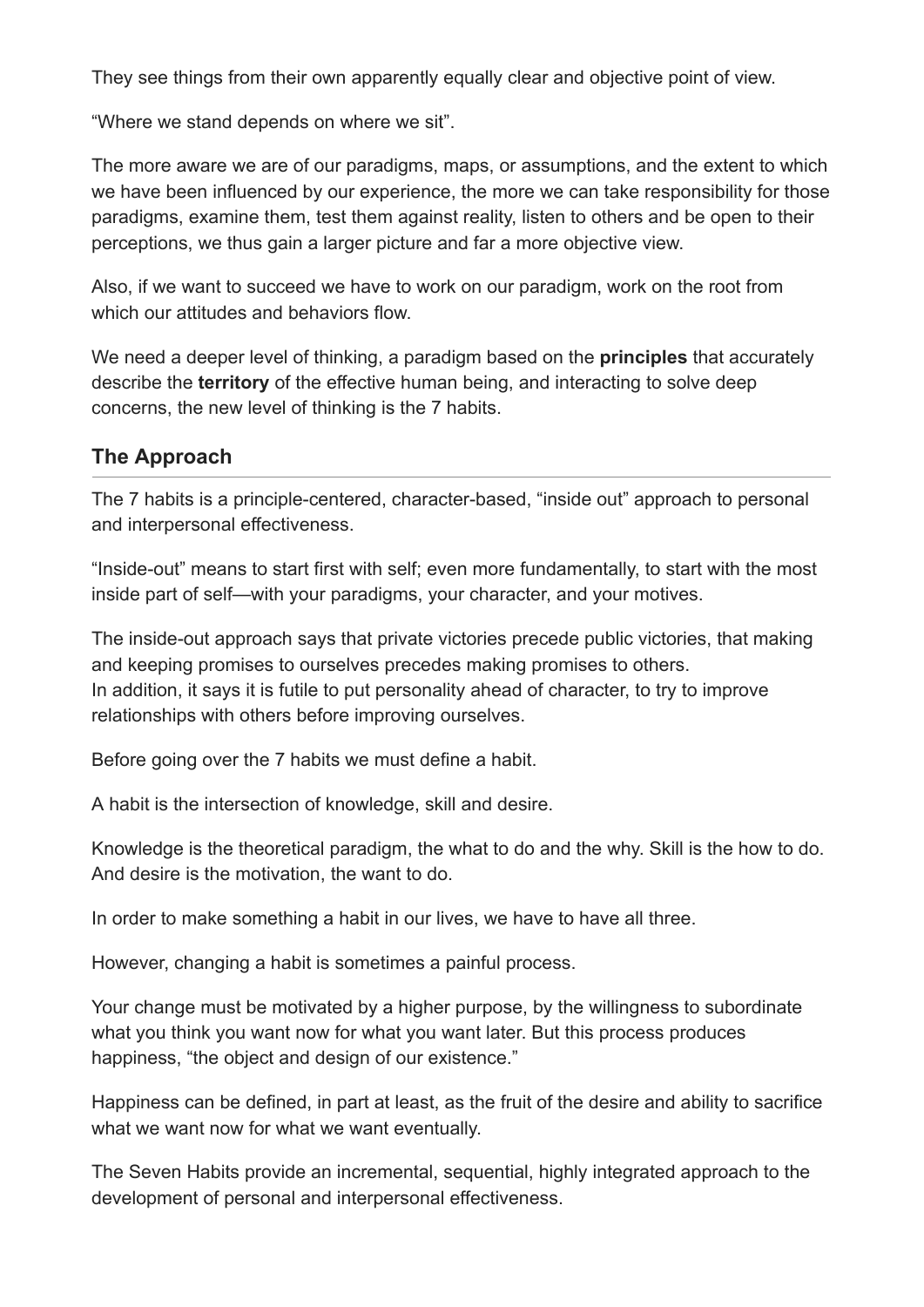Additionally, they move us progressively on a Maturity Continuum from dependence to independence to interdependence.

The habits are effective because they are based on principles.

According to Stephen, they are also effective because they are based on a paradigm of effectiveness that is in harmony with natural law, a principle called the "P/PC Balance,".

Most people think about the effectiveness as the more you produce, the more you do, the more effective you are.

But it is not.

Effectiveness lies in the balance— what he calls the P/PC Balance. P stands for the production of desired results. PC stands for production capability, the ability or asset that produces the results.

Excessive focus on P results in ruined health, worn-out machines, depleted bank accounts, and broken relationships. Too much focus on PC is like a person who runs three or four hours a day, bragging about the extra ten years of life it creates, unaware he's spending them running.

Or a person endlessly going to school, never producing, living on other people's results the eternal student syndrome.

# **The 7 Habits**

#### **Habit 1 – Be proactive**

Proactive means that as a human beings, we are responsible for our own lives. Our behavior is a function of our decisions, not our conditions.

Also, proactive people do not blame circumstances, conditions, or conditioning for their behavior.

It is not what happens to us, but our response to what happens to us that hurts us. Between stimulus and response, we have the freedom to choose.

The commitments we make to ourselves and to others, and our integrity to those commitments is the essence and clearest manifestation of our proactivity.

By making promises, setting goals, and being true to them, we build the strength of character.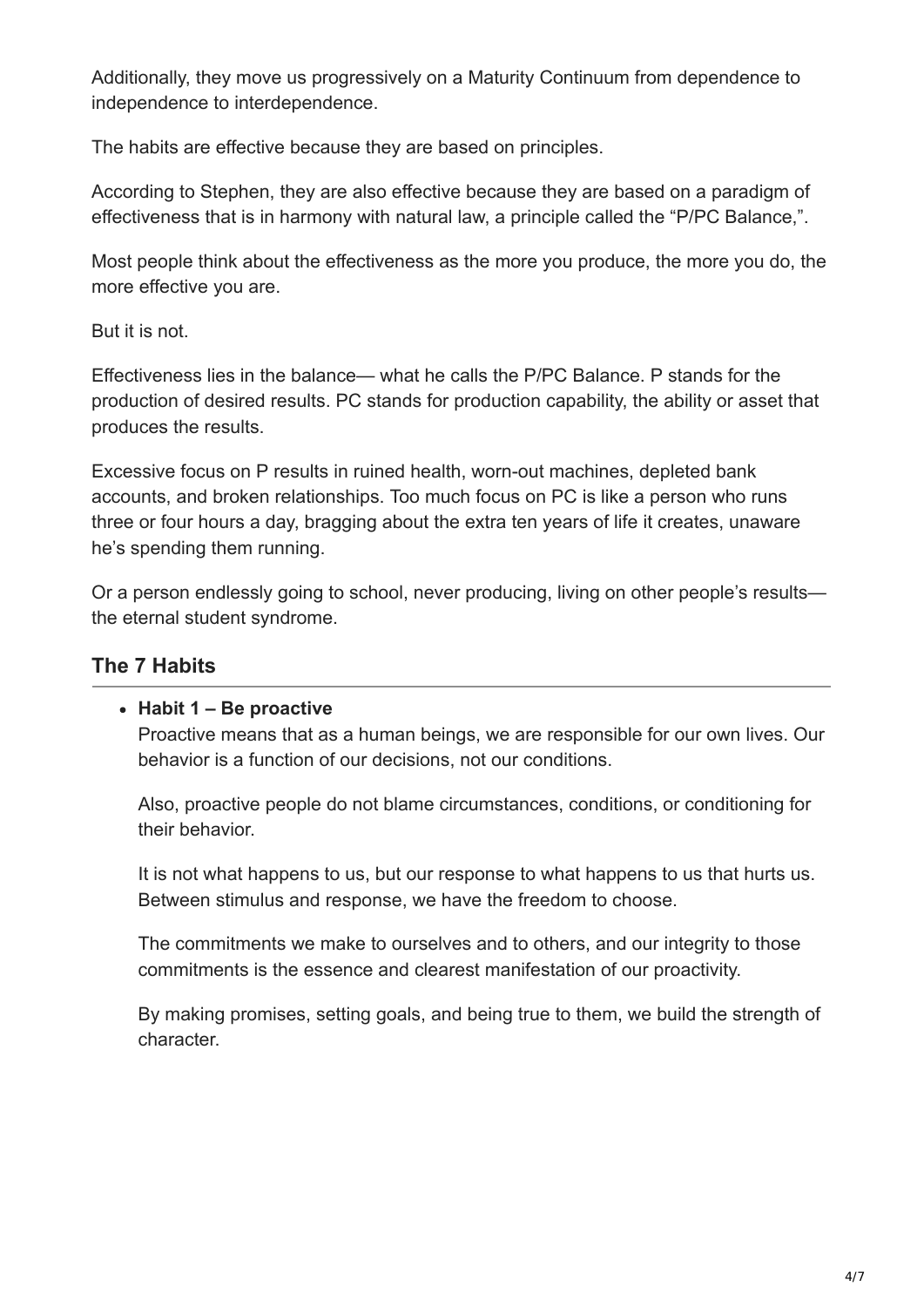# **Habit 2 – Begin With The End In Mind**

Habits 2 means to begin today with the image, picture, or paradigms of the end of your life.

Moreover, it means to know where you are going so that you better understand where you are now and so that the steps you take are always in the right direction.

Think about your funeral, what you would like that your family, friends, co-workers, and group association, say about you at the ceremony.

# **Habit 3 – Put First Things First**

Habit 3 is the personal fruit, the practical fulfillment of Habits 1 and 2.

It's the fulfillment, the actualization, the natural emergence of Habits 1 and 2.

Also, it's the exercise of independent will toward becoming principle-centered. It's the day-in, day-out, moment-by-moment doing it.

The one factor that seemed to transcend all the rest embodies the essence of habit 3 – putting first thing first. It also requires independent will, the power to do something when you do not want to do it, to be a function of your values rather than a function of the impulse or desire of any given moment.

It is the power to act with integrity to your proactive life visualized as stated in habit 2.

Managing your time around your priorities can be best achieved by the time management matrix.

Basically, we spend time in one of four ways or quadrants.

Quadrant 1 is both urgent and important. The activities surrounding it are crises, pressing problems, deadline-driven projects, etc…

Quadrant 2 is not urgent but important. The activities surrounding it are prevention, relationship building, recognizing new opportunities, planning, etc…

Quadrant 3 is urgent but not important. The activities surrounding it are interruptions, some mail, some reports, some meetings, etc…

Quadrant 4 is not urgent and not important. The activities surrounding it are some mail, some phone calls, time wasters, etc…

Effective personal management lies in Quadrant 2 activities.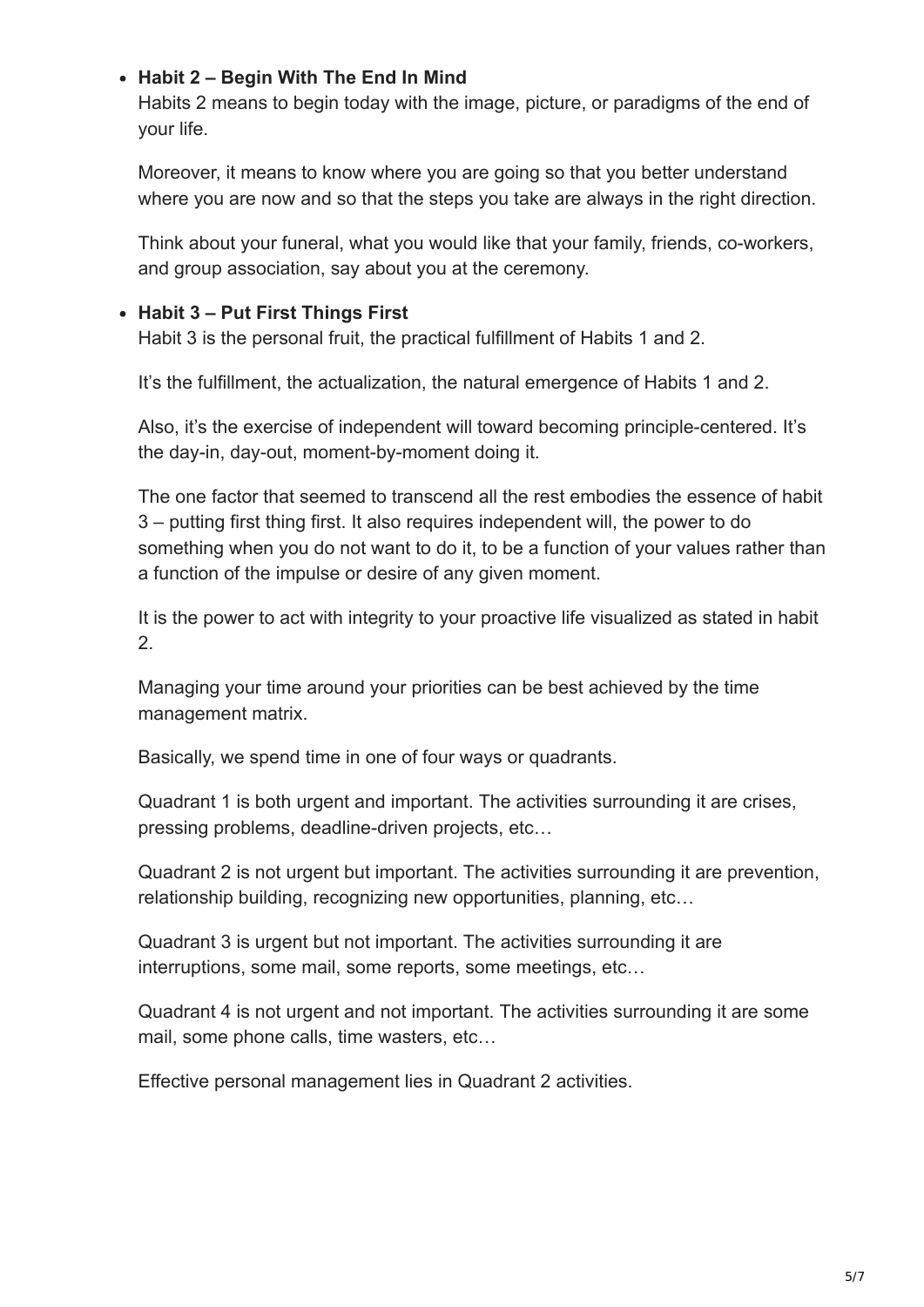#### **Habit 4 – Think Win/Win**

The habit of effective interpersonal leadership is Think Win/Win.

Win/Win is not a technique; it's a total philosophy of human interaction.

Furthermore, with a Win/Win solution, all parties feel good about the decision and feel committed to the action plan.

It's seeing life as a cooperative, not a competitive arena. Most people tend to think in terms of dichotomies; strong or weak, hardball or softball, win or lose.

Win/Win is based on the paradigm that there is plenty for everybody, that one person's success is not achieved at the expense or exclusion of the success of others.

It's not your way or my way; it's a better way, a higher way.

A higher expression of Win/Win is Win/Win or No Deal.

No deal basically means that if we can't find a solution that would benefit us both. We agree to disagree agreeably.

No expectations have been created, no performance contracts established.

When you have No Deal as an option in your mind, you feel liberated because you have no need to manipulate people, to push your own agenda, to drive for what you want.

#### **Habit 5 – Seek First To Understand, Then To Be Understood** This principle is the key to effective interpersonal communication.

Most people do not listen with the intent to understand: they listen with the intent to reply.

You have to perform empathic listening. Listen with the intent to really understand the person you are facing.

Empathic (from empathy) listening gets inside another person's frame of reference.

You look out through it, you see the world the way they see the world, you understand their paradigm, you understand how they feel.